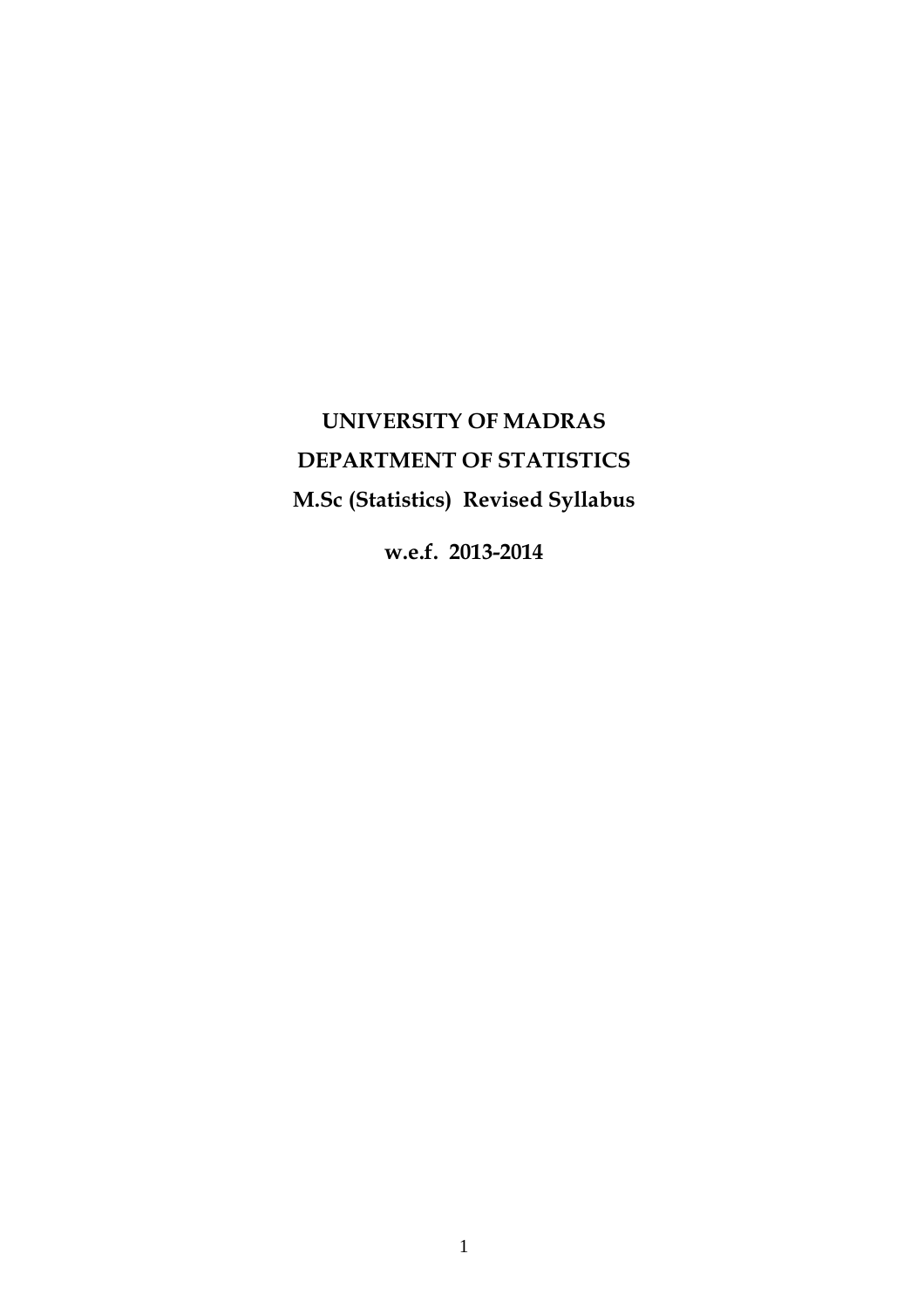| <b>Subject Code</b> | Title of the Course                   | C/E/S              | L              | $\mathbf T$    | $\mathbf P$      | $\overline{C}$ |
|---------------------|---------------------------------------|--------------------|----------------|----------------|------------------|----------------|
| <b>I SEMESTER</b>   |                                       |                    |                |                |                  |                |
| <b>MSI C121</b>     | <b>Statistical Mathematics</b>        | $\mathcal{C}$      | 3              | $\mathbf{1}$   | $\overline{0}$   | $\overline{4}$ |
| <b>MSI C122</b>     | Measure and Probability Theory        | $\overline{C}$     | 3              | 1              | $\overline{0}$   | $\overline{4}$ |
| <b>MSI C123</b>     | Distribution Theory                   | $\overline{\rm C}$ | $\overline{3}$ | $\mathbf{1}$   | $\overline{0}$   | $\overline{4}$ |
| MSI C124            | R Programming                         | $\overline{C}$     | 3              | $\mathbf{1}$   | $\overline{0}$   | $\overline{4}$ |
|                     | Elective 1                            | E                  | $\overline{2}$ | $\mathbf{1}$   | $\overline{0}$   | 3              |
|                     | Elective 2                            | E                  | $\overline{2}$ | $\mathbf{1}$   | $\overline{0}$   | 3              |
|                     | Soft Skill                            | S                  |                |                |                  | $\overline{2}$ |
|                     |                                       |                    |                |                |                  |                |
| <b>II SEMESTER</b>  |                                       |                    |                |                |                  |                |
| <b>MSI C125</b>     | <b>Linear Regression Analysis</b>     | $\mathcal{C}$      | 3              | $\mathbf{1}$   | $\overline{0}$   | $\overline{4}$ |
| <b>MSI C126</b>     | <b>Sampling Theory</b>                | $\overline{C}$     | 3              | $\mathbf{1}$   | $\overline{0}$   | $\overline{4}$ |
| <b>MSI C127</b>     | <b>Statistical Estimation Theory</b>  | $\overline{C}$     | 3              | $\mathbf{1}$   | $\overline{0}$   | $\overline{4}$ |
| <b>MSI C128</b>     | <b>Statistical Laboratory-I</b>       | $\overline{C}$     | $\overline{0}$ | $\overline{0}$ | $\overline{2}$   | $\overline{2}$ |
|                     | Elective 3                            | E                  | $\overline{2}$ | 1              | $\overline{0}$   | 3              |
|                     | Elective 4                            | E                  | $\overline{2}$ | $\mathbf{1}$   | $\overline{0}$   | 3              |
|                     | Soft Skill                            | S                  |                |                |                  | $\overline{2}$ |
| <b>III SEMESTER</b> |                                       |                    |                |                |                  |                |
| <b>MSI C129</b>     | Multivariate Analysis                 | $\mathcal{C}$      | 3              | $\mathbf{1}$   | $\boldsymbol{0}$ | $\overline{4}$ |
| <b>MSI C130</b>     | <b>Testing Statistical Hypotheses</b> | $\overline{C}$     | $\overline{3}$ | $\mathbf{1}$   | $\overline{0}$   | $\overline{4}$ |
| MSIC <sub>131</sub> | Design & Analysis of Experiments      | $\overline{C}$     | 3              | $\mathbf{1}$   | $\overline{0}$   | $\overline{4}$ |
|                     | Elective 5                            | E                  | $\overline{2}$ | $\mathbf{1}$   | $\overline{0}$   | 3              |
|                     | Elective 6                            | E                  | $\overline{2}$ | $\mathbf{1}$   | $\overline{0}$   | 3              |
|                     | Soft Skill                            | S                  |                |                |                  | $\overline{2}$ |
|                     | Internship                            | I                  |                |                |                  | $\overline{2}$ |
|                     |                                       |                    |                |                |                  |                |
| <b>IV SEMESTER</b>  |                                       |                    |                |                |                  |                |
| MSI C132            | <b>Statistical Quality Management</b> | $\mathcal{C}$      | $\mathfrak{Z}$ | $\mathbf{1}$   | $\boldsymbol{0}$ | $\overline{4}$ |
| MSI C133            | <b>Advanced Operations Research</b>   | $\overline{C}$     | $\overline{3}$ | $\mathbf{1}$   | $\overline{0}$   | $\overline{4}$ |
| MSI C134            | <b>Statistical Laboratory-II</b>      | $\mathbf C$        | $\theta$       | $\overline{0}$ | $\overline{2}$   | $\overline{2}$ |
| <b>MSI C135</b>     | <b>Statistical Software Practical</b> | $\overline{C}$     | $\overline{0}$ | $\overline{0}$ | $\overline{2}$   | $\overline{2}$ |
| MSI C136            | Project Work / Dissertation           | $\mathcal{C}$      | $\theta$       | 6              | $\boldsymbol{0}$ | 6              |
|                     | Elective 7                            | ${\bf E}$          | $\overline{2}$ | $\mathbf{1}$   | $\boldsymbol{0}$ | 3              |
|                     | Soft Skill                            | ${\bf S}$          |                |                |                  | $\mathbf{2}$   |
|                     |                                       |                    |                |                |                  |                |

# **STATISTICS**  (Course Proposals for the academic year 2013 – 2014) **A – CORE COURSES**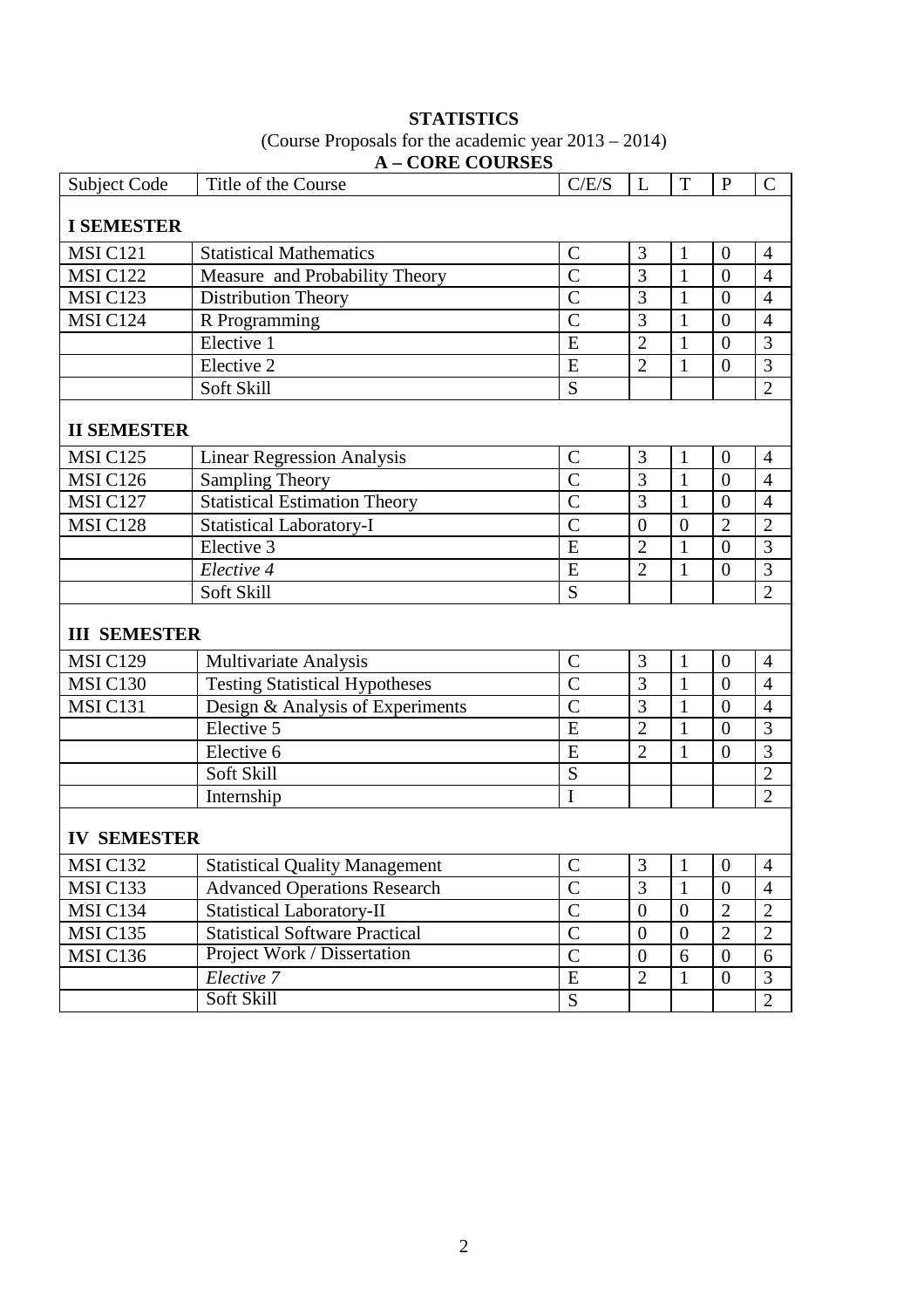# **B – ELECTIVE COURSES :**

| Subject Code    | <b>Title of the Course</b>                  |   |   |               |
|-----------------|---------------------------------------------|---|---|---------------|
| <b>MSIE121</b>  | <b>Actuarial Statistics</b>                 | 3 | 0 | 3             |
| <b>MSIE122</b>  | <b>Statistical Methods for Epidemiology</b> | 3 | O | 3             |
| <b>MSIE123</b>  | <b>Stochastic Processes</b>                 | 3 |   | 3             |
| <b>MSIE</b> 124 | Non-Parametric Inference                    | 3 |   | 3             |
| <b>MSIE125</b>  | Data Mining                                 | 3 |   | 3             |
| <b>MSIE126</b>  | Bayesian Inference                          | 3 |   | 3             |
| <b>MSI E127</b> | Reliability Theory                          | 3 |   | 3             |
| <b>MSIE128</b>  | <b>Survival Analysis</b>                    | 3 |   | 3             |
| <b>MSIE129</b>  | <b>Categorical Data Analysis</b>            | 3 |   | 3             |
| MSI E130 *      | <b>Bio-Statistics</b>                       | 3 |   | $\mathcal{R}$ |

# **\* TO OTHER DEPARTMENTS ONLY**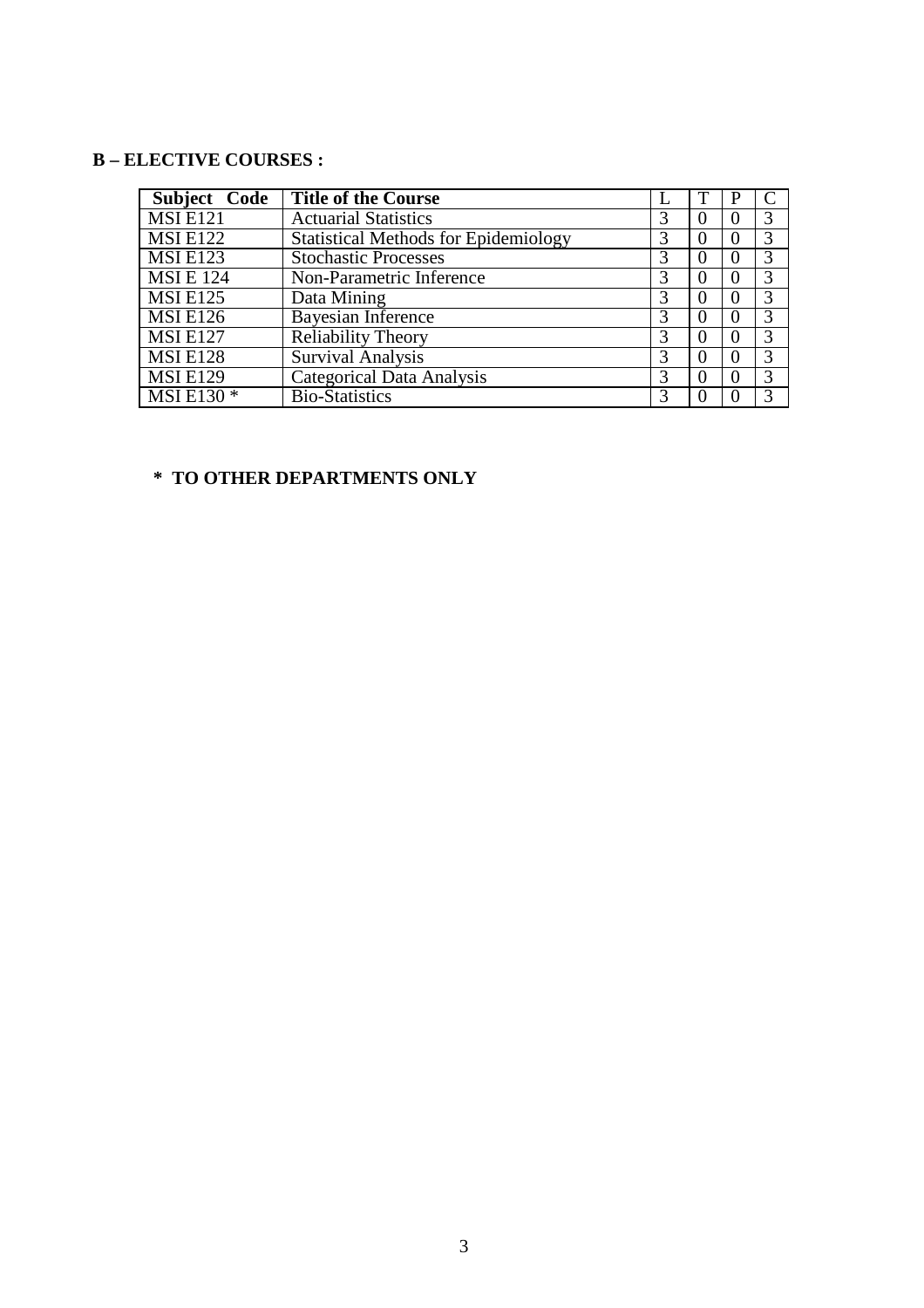| $\mathbf{M}^{\mathbf{C}}$ | ematics<br>$\mathbf{W}$<br>пe                                                                                                                                                                                                                                                                                                      |  |  |  |
|---------------------------|------------------------------------------------------------------------------------------------------------------------------------------------------------------------------------------------------------------------------------------------------------------------------------------------------------------------------------|--|--|--|
|                           | $\mathbf{D}$ $\mathbf{I}$ $\mathbf{I}$ $\mathbf{I}$ $\mathbf{I}$ $\mathbf{I}$ $\mathbf{I}$ $\mathbf{I}$ $\mathbf{I}$ $\mathbf{I}$ $\mathbf{I}$ $\mathbf{I}$ $\mathbf{I}$ $\mathbf{I}$ $\mathbf{I}$ $\mathbf{I}$ $\mathbf{I}$ $\mathbf{I}$ $\mathbf{I}$ $\mathbf{I}$ $\mathbf{I}$ $\mathbf{I}$ $\mathbf{I}$ $\mathbf{I}$ $\mathbf{$ |  |  |  |

Pre-requisite: Undergraduate level Mathematics.

**Unit I**: Metric Space – open, closed sets – Intervals (rectangles), Real valued Continuous functions-Discontinuities - compact sets, Bolzano – Weirstrass theorem, Heine – Borel theorem.

Unit II: Derivatives - maxima and minima - Riemann integral & Riemann – Stieltjes integral with respect an increasing integrator – properties of R.S. integral. Functions of several variables, constrained and unconstrained maxima – minima of functions, partial and total derivatives

**Unit III**: Basic properties of matrices (orthogonal, idempotent, kronecker product, projection operators etc); Linear dependence, independence and rankof a matrix; characteristic roots and polynomial, multiplicity of characteristic roots ;Cayley Hamilton theorem; inverse of a matrix and determinants;

**Unit IV**: Reduction of matrices, Echelon form, Hermite canonical form, diagonal reduction, rank factorization, triangular reduction Jordan form; Symmetric matrices and its properties; Decomposition like, singular value decomposition, spectral decomposition, Cholesky decomposition etc.

**Unit V**: Matrix differentiation; Generalized inverse and its propeties, Moore-Penrose inverse ; Application of g-inverse; Quadratic forms, classification, definiteness, index and signature, extremum;transformation and reduction of quadratic form; applications of quadratic forms.

#### **REFERENCES:**

Rudin, Walter (1976) : Principles of Mathematical Analysis, McGraw Hill. Apostol, T.M. (1985) : Mathematical Analysis, Narosa, Indian Ed. Royden, H.L.(1995) : Real analysis, 3ed., Prentice Hall of India. Rangachari,M.S.(1996) : Real Analysis, Part 1, New Century Book House. Ash, R.B. (1972) : Real analysis and probability, Academic press. Biswas, S. (1984) : Topics in Algebra of Matrices, Academic Publications. David, A.Harville(1997) : Matrix algebra from a statistician's perspective, Springer. Hoffman, K. and Kunze, R. (1971) : Linear Algebra, 2nd ed. Prentice Hall, Inc. Graybill, F.A. (1983) : Matrices with application in Statistics, 2nd ed. Wadsworth. Rao, C.R. & Bhimasankaran, P.(1992) : Linear algebra, Tata McGraw Hill Pub. Co. Ltd. Searle, S.R. (1982) : Matrix Algebra useful for Statistics, John Wiley and Sons, Inc. :

| MSI C122   Measure and Probability Theory $ C $ 3   1   0   4 |  |  |  |
|---------------------------------------------------------------|--|--|--|
| Pre-requisite: Undergraduate level Mathematics.               |  |  |  |

**Unit I**: Measure Theory - Limits of sequence of sets, classes of sets – Field , Sigma Field and Monotone class, Measure and Measure Space – Measurable function

**Unit II:** Lebesgue – Stieltjes measure, Measure integral and its properties, Dominated convergence theorem – Radon– Nikodymn theorem, almost everywhere convergence, convergence in measure and convergence in mean.

**Unit III**: Events, sample space, different approaches to probability, random variables and random vector, Distribution functions of random variables and random vector, Expectation and moments, basic, Markov, Chebyshev's, Holder's, Minkowski's and Jensen's inequalities.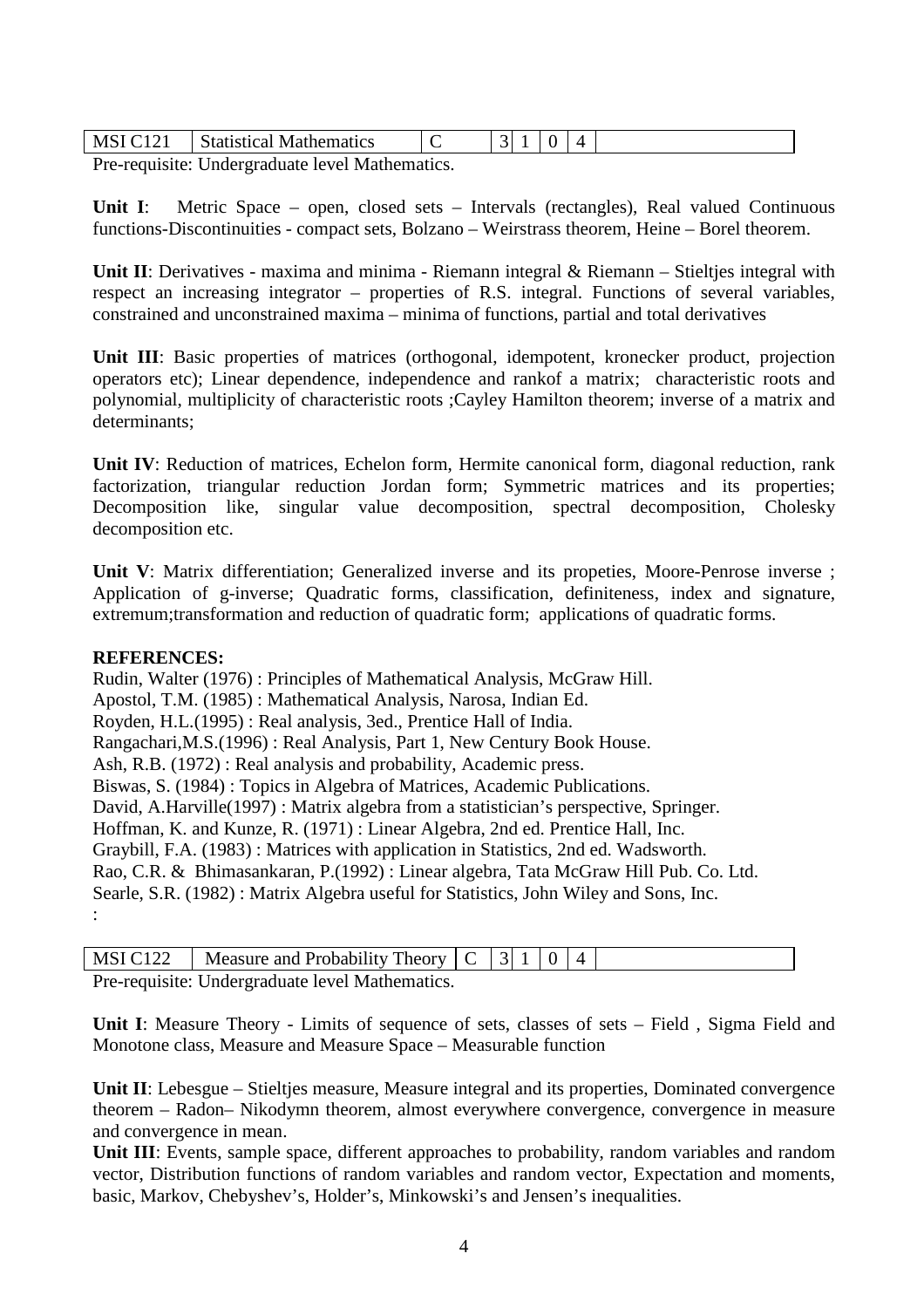**Unit IV**: Independence of sequence of events and random variables, conditional probability, conditional expectation, Characteristic functions and their properties, inversion formula, convergence of random variables, convergence in probability, almost surely, in the r-th mean and in distribution, their relationships, convergence of moments, Helly-Bray theorem, continuity theorem and convolution of distributions.

**Unit V**: Central limit theorem, statement of CLT, Lindeberg, Levy and Liapounov forms with proof and Lindeberg Feller's form examples. Khintchine weak law of large numbers, Kolmogorov inequality, strong law of large numbers

#### **REFERENCES :**

Bhat, B.R. (1985) : Modern probability theory, 2nd ed. Wiley Eastern.

Chow, Y.S. and Teicher, H. (1979) : Probability theory, Springer Verlag.

Chung, K.L. et al : A course in probability theory, Academic press.

Parthasarthy, K.R. (1977) : Introduction to probability and measure, MacMillan Co.,

Breiman, L. (1968) : Probability, Addison Wesley.

Munroe, M.E. (1971) : Measure and integration, 2nd ed. Addision Wesley.

Halmos, P.R. (1974) : Measure theory, East-West.

De Barr, G. (1987) : Measure theory and integration, Wiley Eastern.

| <b>MSI</b> | Distribution Theory                                             |  |  |  |
|------------|-----------------------------------------------------------------|--|--|--|
|            | . Das as astituded the dependence desired and the discovered as |  |  |  |

Pre-requisite: Undergraduate level Mathematics.

**Unit I** : Brief review of distribution theory, functions of random variables and their distributions using Jacobian of transformation, Laplace and Caushy distribution, lognormal distribution, gamma, logarithmic series.

**Unit II** : Bivariate normal, Bivariate exponential, Bivariate Poisson, Compound, truncated and mixture of distributions, concepts of convolution.

**Unit III** : Sampling distributions, non-central chi-square distribution, t and F distributions and their properties, distributions of quadratic forms under normality and related distribution theory – Cochran's and James theory.

**Unit IV**: Order statistics their distributions and properties, Joint and marginal distributions of order statistics, extreme value and their asymptotic distributions, approximating distributions of sample moment, delta method.

**Unit V** : Kolmogorov Smirnov distributions, life distributions, exponential, Weibull and extreme value distributions Mills ratio, distributions classified by hazard rate.

# **REFERENCES:**

Gibbons(1971) : Non-parametric inference, Tata McGraw Hill.

Rohatgi, V.K. and Md. Whsanes Saleh, A.K.(2002) : An introduction to probability & Statistics, John Wiley and Sons.

Rao, C.R. (1973) : Linear statistical inference and its applications, 2ed, Wiley Eastern. Mood,A.M. & Graybill, F.A. and Boes, D.C. : Introduction to the theory of statistics, McGraw Hill.

Johnson,S. & Kotz,(1972): Distributions in Statistics, Vol. I, II & III, Hougton & Miffin. Dudewicz, E.J., Mishra, S.N.(1988) : Modern mathematical statistics, John Wiley. Searle, S.R.(1971) : Linear models, John Wiley.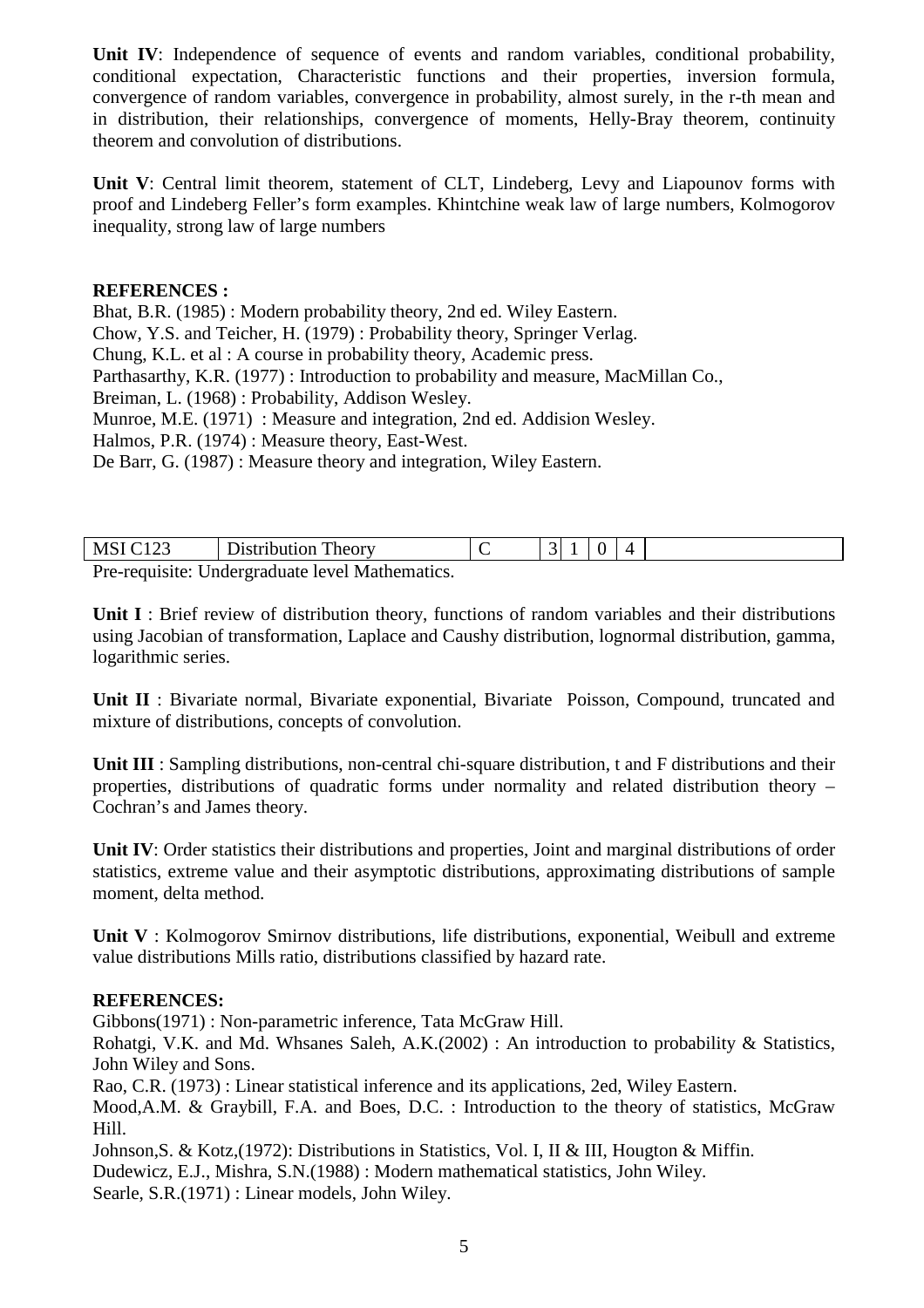| <b>MS</b><br>$\overline{\phantom{a}}$ | ь<br>. . |  |  |  |  | $\prime$ |  |
|---------------------------------------|----------|--|--|--|--|----------|--|
|---------------------------------------|----------|--|--|--|--|----------|--|

**Unit I**: R fundamentals – Components of R Console – Use of Packages – Data Types in R – Arithmetic, Relational and Logical Operators

**Unit II** : Loop Structures – Conditional Structures – Functions

**Unit III**: R Graphics – Creating simple graphic applications for Statistical problems

Unit IV: R packages for sample generation, computing probabilities and fitting probability distributions.

**Unit V** : Building packages in R

Online help manuals and other materials available in R project site will form basis for the course.

| MSI C125                       | Linear Regression Analysis |  |  |  |
|--------------------------------|----------------------------|--|--|--|
| Pre-requisite: Matrix Algebra. |                            |  |  |  |

**Unit I**: Linear models, Estimation – Least square estimation of parameters and properties (BLUE), Gauss Markov theorem – Estimation by MLE, Testing – general linear hypothesis and subhypothesis, Interval estimation – classification of linear models (Fixed, random and mixed) (Chapter 2 & 3).

Unit II: Model Adequacy checking - Residual analysis, detection and treatment of outliers, Transformation to correct model adqequacies – ariance stabilizing transformation, transformation to achieve linearity, removal of heteroscedasticity – principle of weighted least squares (Chapter 4 & 5).

**Unit III:** Multicollinearity – Sources and effects of multicollinearity, multicollinearity diagnostics, methods of dealing with multivollinearity, impact on forecasting (Chater 10).

Unit IV: Robust estimators – need for robust regression, types of estimators, properties and computational aspects of robust regression (Chapter 11).

**Unit V**: Generalized Linear models – models with Binary response variable, estimation and testing in a logistic regression model, Poisson regression, link functions, estimation and inference in the GLM (Chapter 13).

# **REFERENCES :**

D.C. Mongomery et al (2003) -. Introduction to Linear Regression Analysis ( $3<sup>rd</sup>$  ed.) Wiley & Sons

Doshi, D.D. (1987) : Linear estimation and design of experiments, Wiley Eastern Ltd. Searle, S.R. (1971) Linear Models John Wiley,NY

Anand M. Kshirsagar(1983) A Course on Linear Models, Marcel dekker, NY

P.McCullagh and J.A. Nelder (1989)  $2<sup>nd</sup>$  ed Generalised Linear Models, Chapman and Hall, London

| $M^{c}$<br>126 | theory<br>3. Sampling |  | - |  |  |
|----------------|-----------------------|--|---|--|--|
|                |                       |  |   |  |  |

**UNIT I** : Preliminaries – Simple Random Sampling - PPS selection methods

**UNIT II** :– Midzuno sampling method – PPSWR and PPSWOR sampling methods – Ordered and Unordered estimators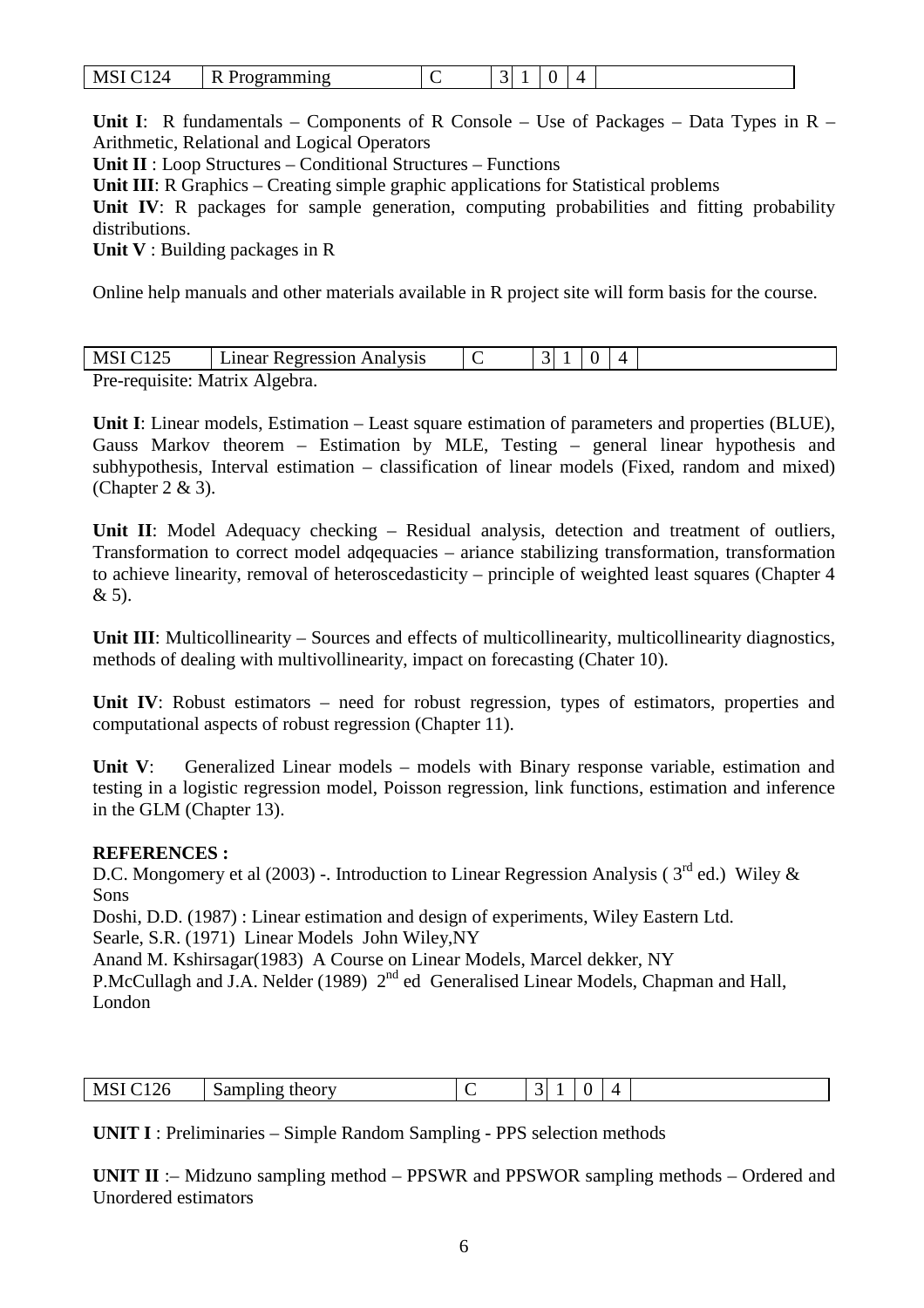**UNIT III**: Stratified Sampling – Allocation Problems – Systematic Sampling Methods – Balanced, Modified and Centered systematic sampling methods – Yates corrected estimator.

**UNIT IV**: Ratio Estimation – Unbiased Ratio Type estimators – Regression Estimation - Double Sampling for Ratio and Regression Estimation

**UNIT V**: Multistage Sampling - Randomized Response Methods – Call Back Techniques

# **REFERENCES:**

S.Sampath (2005) : Sampling Theory and Methods, Narosha Publishing House. W.G. Cochran (1965) : Sampling Techniques, Wiley and Sons M.N.Murthy(1967) : Sampling Theory and Methods: Statistical Publishing Society, Calcutta Parimal Mukhopadhyay (2005) : Theory and Methods of Survey Sampling , Prentice Hall of India P.V.Sukhatme, B.V.Sukhatme, S.Sukhatme and C.Asok (1984) L Theory of Same Surveys with Applications, IASRI, New Delhi

| <b>MSI C127</b>                    | <b>Statistical Estimation Theory</b> |  |  |  |
|------------------------------------|--------------------------------------|--|--|--|
| Pre-requisite: Probability Theory. |                                      |  |  |  |

**Unit I** : Sufficient statistics, Neyman, Fisher Factorisation theorem, the existence and construction of minimal sufficient statistics, Minimal sufficient statistics and exponential family, sufficiency and completeness, sufficiency and invariance.

**Unit II**: Unbiased estimation : Minimum variance unbiased estimation, locally minimum variance unbiased estimators, Rao Blackwell – theorem. Completeness- Lehmann Scheffe theorems, Necessary and sufficient condition for unbiased estimators

**Unit III**: Cramer- Rao lower bound, Bhattacharya system of lower bounds in the 1-parameter regular case. Chapman -Robbins inequality.

**Unit IV**: Maximum likelihood estimation, computational routines, strong consistency of maximum likelihood estimators, Asymptotic Efficiency of maximum likelihood estimators, Best Asymptotically Normal estimators, Method of moments.

Unit V : Bayes' and minimax estimation : The structure of Bayes' rules, Bayes' estimators for quadratic and convex loss functions, minimax estimation, interval estimation.

#### **REFERENCES :**

V.K.Rohatgi etal(2002) : An introduction to probability and statistics, John Wiley.

Lehmann, E.L. (1983): Theory of point estimation, John Wiley.

Zacks, S. (1971) : The theory of statistical inference, John Wiley.

Rao, C.R. (1973) : Linear statistical inference and its applications, Wiley Eastern, 2<sup>nd</sup> ed.

Ferguson, T.S. (1967): Mathematical statistics, A decision theoretic approach, Academic press, New York and London.

Lindley, D.V. (1965): Introduction to probability and statistics, Part 2, Inference, Cambridge University Press.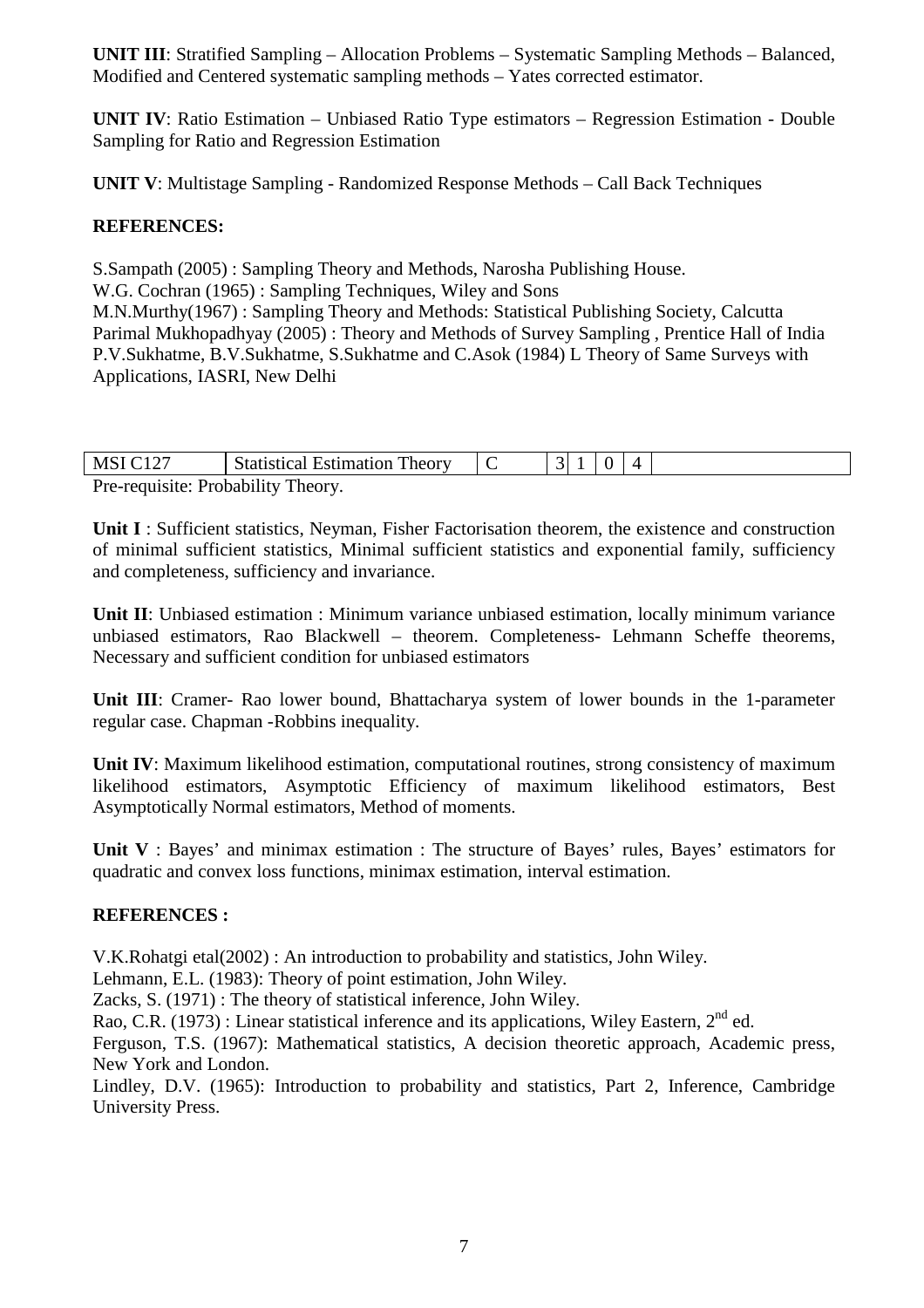| <b>MSI C128</b> | <b>Statistical</b><br>Laboratory-1 |  |  |  |  |  |  |
|-----------------|------------------------------------|--|--|--|--|--|--|
|-----------------|------------------------------------|--|--|--|--|--|--|

Practical Problems covering subjects MSI C121, MSI C123, MSI C 126 and MSI C125.

| MSI C                               | Multivariate Analysis |  |  |  |
|-------------------------------------|-----------------------|--|--|--|
| Pre-requisite: Distribution theory. |                       |  |  |  |

**UNIT I:** Multivariate Normal Distribution and Its Properties. Maximum Likelihood Estimators of Parameters, Distribution of Sample Mean Vector, Sample Dispersion Matrix.

Unit II: Partial and multiple correlation coefficients- Null distribution - Application in testing. Null distribution of Hotelling's  $T^2$  statistics. Application in tests on mean vector for one and more multivariate normal populations and also on equality of the components of a mean vector in a multivariate normal population

**UNIT III:** Classification and discrimination procedures for discrimination between two multivariate normal populations – Linear Discriminant function, Mahalanobis Distance, tests associated with Discriminant functions, probabilities of misclassification and their estimation, classification into more than two multivariate normal populations**.** 

**Unit IV:** Principal component Analysis, Canonical variables and canonical correlation, clusteringsimilarity measures- hierarchical algorithms- Single Linkage, Non-hierarchical Clustering

**Unit V:** Contingency Tables, Correspondence Analysis for Two Dimension Contingency Table

#### **REFERENCES :**

Anderson, T.W. (1983) : An Introduction To Multivariate Statistical Analysis. 2nd Ed.Wiley. Johnson,R.& Wichern(2008) **:** Applied Multivariate Statistical Analysis, Pearson, 6ed Brain S. Everitt and Graham Dunn (2001) : Applied Multivariate Data Analysis, 2<sup>nd</sup> Ed.(chap 4) Neil H.Timm (2002): Applied Multivariate Analysis –Springer-Verlag Dallas E.Johnson (1998) :Applied Multivariate Methods For Data Analysts- Duxbury Press William R Dillon and Mathew Goldstein (1984): Multivariate Analysis Methods And Applications, John Weily

| MSIC130                            | <b>Testing Statistical Hypotheses</b> |  |  |  |
|------------------------------------|---------------------------------------|--|--|--|
| Pre-requisite: Probability Theory. |                                       |  |  |  |

**Unit I**: Uniformly most powerful tests, the Neyman-Pearson fundamental Lemma, Distributions with monotone likelihood ratio.Problems

Unit II: Generalization of the fundamental lemma, two sided hypotheses, testing the mean and variance of a normal distribution.

**Unit III** : Unbiased ness for hypotheses testing, similarly and completeness, UMP unbiased tests for multi parameter exponential families, comparing two Poisson or Binomial populations, testing the parameters of a normal distribution (unbiased tests), comparing the mean and variance of two normal distributions.

**Unit IV**: Symmetry and invariance, maximal invariance, most powerful invariant tests.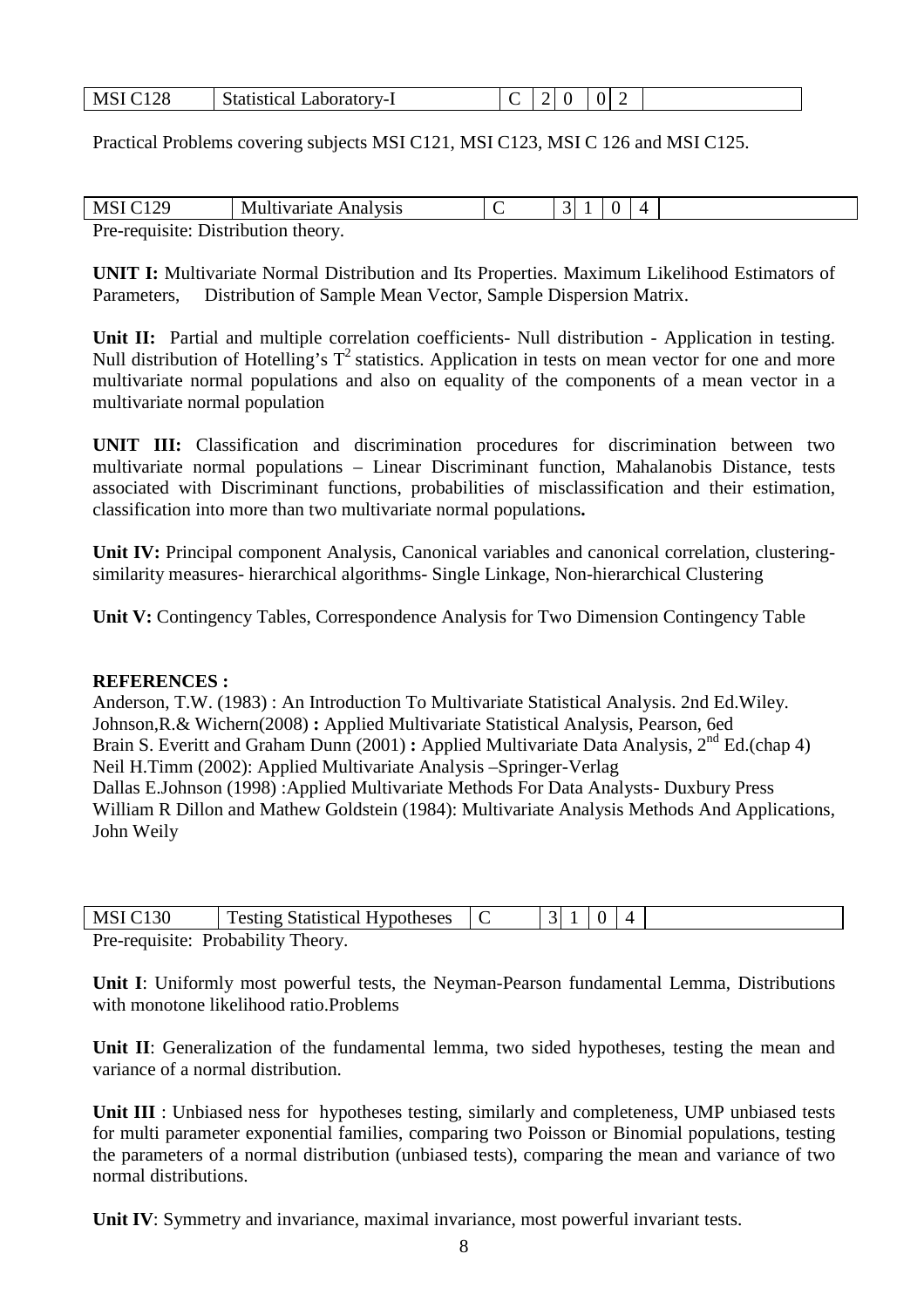Unit V: SPRT procedures, likelihood ratio tests, locally most powerful tests, the concept of confidence sets, non parametric tests.

# **REFERENCES :**

V.K.Rohatgi et a l(2002) : An introduction to probability and statistics, John Wiley. Lehmann, E.L. (1986) : Testing of statistical hypothesis, John Wiley. Ferguson, T.S. (1967) : Mathematical statistics, A decision theoretic approach, Academic press. Rao, C.R. (1973) : Linear statistical inference and its applications, Wiley Eastern,  $2<sup>nd</sup>$  ed. Gibbons, J.D. (1971) : Non-parametric statistical inference, McGraw Hill.

| MSI C131 | Design and Analysis of Experiments $ C $ 3 1   0   4 |  |  |  |
|----------|------------------------------------------------------|--|--|--|
|          | Pre-requisite: Matrix algebra & Linear Models.       |  |  |  |

Pre-requisite: Mathematics for statistics.

**Unit I**: Review of basic designs; Orthogonal latin squares, Hyper Graeco Latin squares – analysis of variance – multiple comparisons – multiple range tests - Missing plot technique.

Unit II: General factorial experiments, study of 2 and 3 factorial experiments in randomized blocks; complete and partial confounding; Fractional designs for symmetric factorials; basic idea of asymmetric factorials

**Unit III**: General block design and its information matrix (C), criteria for connectedness, balanced and orthogonality; BIBD – recovery of interblock information; PBIBD(2).- Association scheme, Intrablock analysis, Lattice Design –analysis; Youden design – intrablock analysis;

**Unit IV:** Nested and split plot designs – Two stage nested designs, split plot designs, split plot plot designs, strip-split designs, Analysis of covariance with one, two covariates; clinical trials.

Unit V: Response surface methodology - first order and second order rotatable designs, applications:

#### **REFERENCES:**

Das, M.N. and Giri, N. (1979) : Design and analysis of experiments, Wiley Eastern.

John, P.W.M. (1971) : Statistical design and analysis of experiments, Macmillan.

Montgomery, C.D. (2001) : Design and analysis of experiments, John Wiley, New York.

Robert, O., Kuelhl(2000) : Design of experiments. Statistical principles of research design and analysis, Duxbury.

Federer, W.T.(1963): Experimental design; Theory and application, Oxford & IBH publishing Co.

| МS<br>سمدت | Statistical<br>: Management<br>Juality | . . |  |  |
|------------|----------------------------------------|-----|--|--|

**Unit I:** Dimensions of Quality, Pareto And Ishikawa diagrams, Standardization of Quality, Shewart Control chart for attributes and variables O.C. curve and A.R.L. of Control charts, Control charts for variables

**Unit II**: Modified Control Charts; Moving average and EWMA charts; Cusum charts. Capability Indices Cp, Cpk and Cpm- estimation and confidence intervals of capability indices for Normally distributed characteristics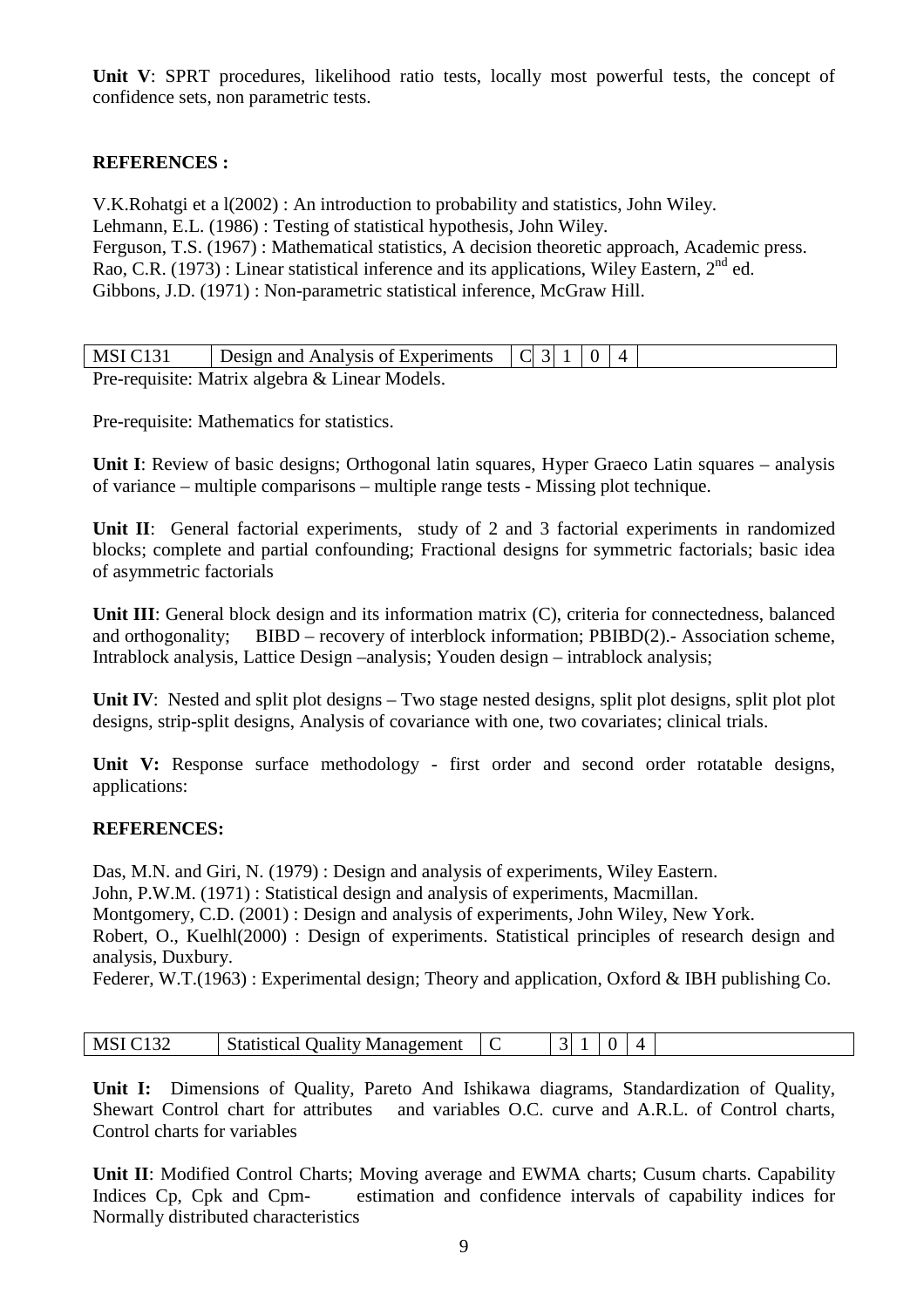**Unit III**: Total Quality Management, six-sigma, Taguchis Loss Function, Signal To Noise Ratio Optimization, Orthogonal Arrays, Parameter Design

**Unit IV**: Product Control Techniques, Acceptance sampling plans for attribute inspection; single, double and sequential sampling plans, O.C.Curve. Variable Sampling Plan for Process Parameter, Sampling By Variables For Proportion Nonconforming

**Unit V**: Acceptance Sampling Plan For Variables for one-sided and two-sided specifications, X Bar Method, K-Method, M- Method**,** Mil-Std and IS plans, Sampling Schemes; Continuous Sampling Plans; Chain Sampling plan, Skip-Lot Sampling Plan, Dodge- Roming Plans

#### **REFERENCES :**

Montgomery, D.C. (2008) : Introduction to Statistical Quality Control, John Wiley,  $6<sup>th</sup>$  Ed. E.G.Schilling (2009): Acceptance Sampling in Quality Control, CRC Press 2nd Ed. Grant, L. and Leavenworth, S. (1996) : Statistical quality control, McGraw Hill.  $7<sup>th</sup>$  Ed. Murthy, M.N. (1989) : Excellence through Quality & Reliability, Applied statistical centre. Thomas P.Ryan (2000) : Statistical Methods for Quality Improvement 2ed., John Wiley.

| <b>MS</b> | Operations Research<br>Advanced |  |  |  |  |  |  |
|-----------|---------------------------------|--|--|--|--|--|--|
|-----------|---------------------------------|--|--|--|--|--|--|

**Unit I**: Integer Programming – Pure and Mixed Integer programming problems – Cutting Plane Algorithm – Mixed Algorithm With proof. Additive and Zero One algorithm – Branch and Bound method

**Unit II**: Dynamic Programming – Modelling and solving of recursive equations – Cargo Loading Model – Reliability Model – Warehousing Model – Investment Model. Solving of optimization problems of mathematical nature using dynamic programming models.

**Unit III**: Non-Linear programming – Kuhn-Tucker conditions – Wolfe's and Beale's method – with proof

**Unit IV**: Stochastic programming – Chance constrained optimization problems – E, V and EV models – simple applications

Unit V: Inventory models – Single item and multitem (Deterministic and Nondeterministic) invento0ry models with and without back logs.

#### **REFERENCES :**

Taha, H : Operations Research, Prentice Hall of India, 8<sup>th</sup> edition, 2007 Rao. S.S. : Engineering Optimization, New Age International (P) Ltd, New Delhi 2004 Kambo,N S : Mathematical Programming techniques, Affiliated East-west Press Pvt Ltd.1991 Sharma J K : Operations Research, Macmillan, New Delhi, 3<sup>rd</sup> Edition, 2007

| <b>MSI</b><br>34<br>Statıstıcal 1<br>∟aboratorv-11 | 0 |
|----------------------------------------------------|---|
|----------------------------------------------------|---|

Practical Problems Covering: MSI C 129, MSI C 130, MSI C 131 and MSI C 132.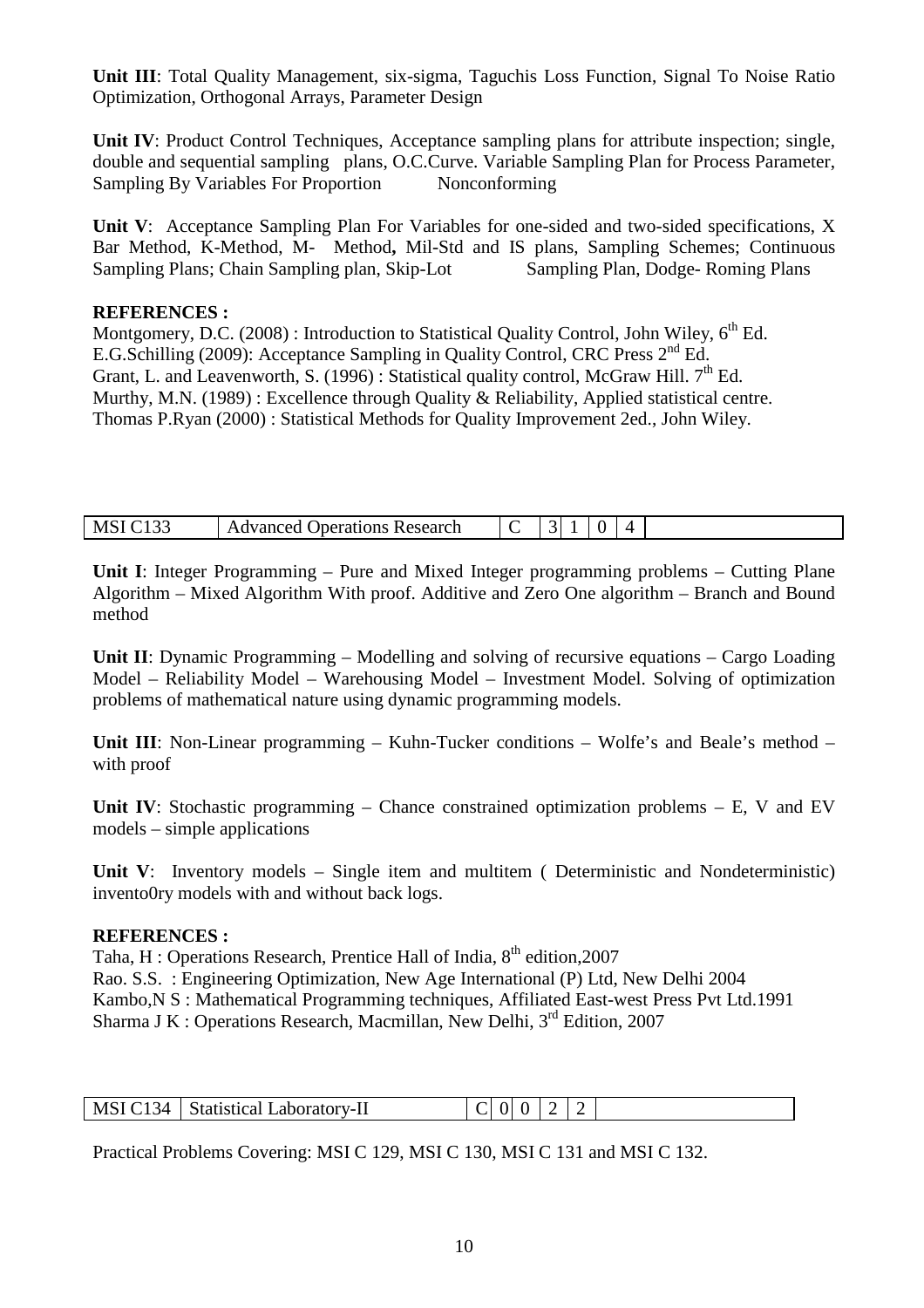| <b>MSI</b><br><b>Statistical Software based Practical</b> |  |  |  |  |  |  |
|-----------------------------------------------------------|--|--|--|--|--|--|
|-----------------------------------------------------------|--|--|--|--|--|--|

Practical problems : Covering all topics using a commercial software for MSIC 129, MSI C130, MSI C131 and MSI 132.

| MSI C <sub>136</sub> | <b>Project Work /Dissertation</b>  |  |  |  |
|----------------------|------------------------------------|--|--|--|
|                      | Pre-requisite: Probability Theory. |  |  |  |

### **ELECTIVES**

| tistics<br>91 И<br>на<br>∽<br>xc |  |
|----------------------------------|--|

Pre-requisite: Open to all – Offered in the Second Semester

**Unit I** : Mortality : Gompertz - Makeham laws of mortality - life tables. Annuities: Endowments, Annuities, Accumulations, Assurances, Family income benefits.

**Unit II** : Policy Values : Surrender values and paid up policies, industrial assurances, Joint life and last survivorship, premiums.

**Unit III**: Contingent Functions: Contingent probabilities, assurances. Decrement tables. Pension funds: Capital sums on retirement and death, widow's pensions, benefits dependent on marriage.

# **REFERENCES:**

Study Material, 104-Survival Models, Actuarial Society of India.

Hooker,P.F., Longley, L.H.-Cook (1957) : Life and other contingencies, Cambridge.

Alistair Neill(1977) : Life contingencies, Heinemann professional publishing.

Hosack,I.B., Pollard, J.H. and Zehnwirth, B.(1999) : introductory statistics with applications in general insurance, Cambridge University.

| N' | المشموعة المشموقا<br>$\cdot$ m10 $\cdot$ log $\cdot$ r $\cdot$<br>$\Omega$<br>`∩t<br>- -<br>าตร<br>пе<br>.<br>161 L L<br>v<br>-14.1<br>10 - م<br><u>.</u> |  |  |  |
|----|-----------------------------------------------------------------------------------------------------------------------------------------------------------|--|--|--|

**Unit I:** Measures of disease frequency: Mortality / morbidity rates, incidence rates, prevalence rates. Source of mortality / morbidity statistics – hospital records, vital statistics records. Measures of secrecy or validity: sensitivity index, specificity index. Measure of reliability.

Epidemiologic concepts of diseases : Factors which determine the occurrence of diseases, models of transmission of infection, incubation period, disease spectrum and herd immunity.

Unit II: Observational studies in Epidemiology: Retrospective (case control) & prospective (cohort or longitudinal) studies. Measures of association : Relative risk, attributable risk. Statistical techniques used in analysis: Cornfield and Garts method, Mantel – Haenszel method. Conditional and unconditional matching. Analysis of data from matched samples, logistic regression approach.

Experimental Epidemiology: Clinical and community trials Statistical techniques: Methods for comparison of two treatments. Crossover design with Garts and McNemars test. Randomization in a clinical trials, sequential methods in clinical trials, clinical life tables, assessment of survivability in clinical trials.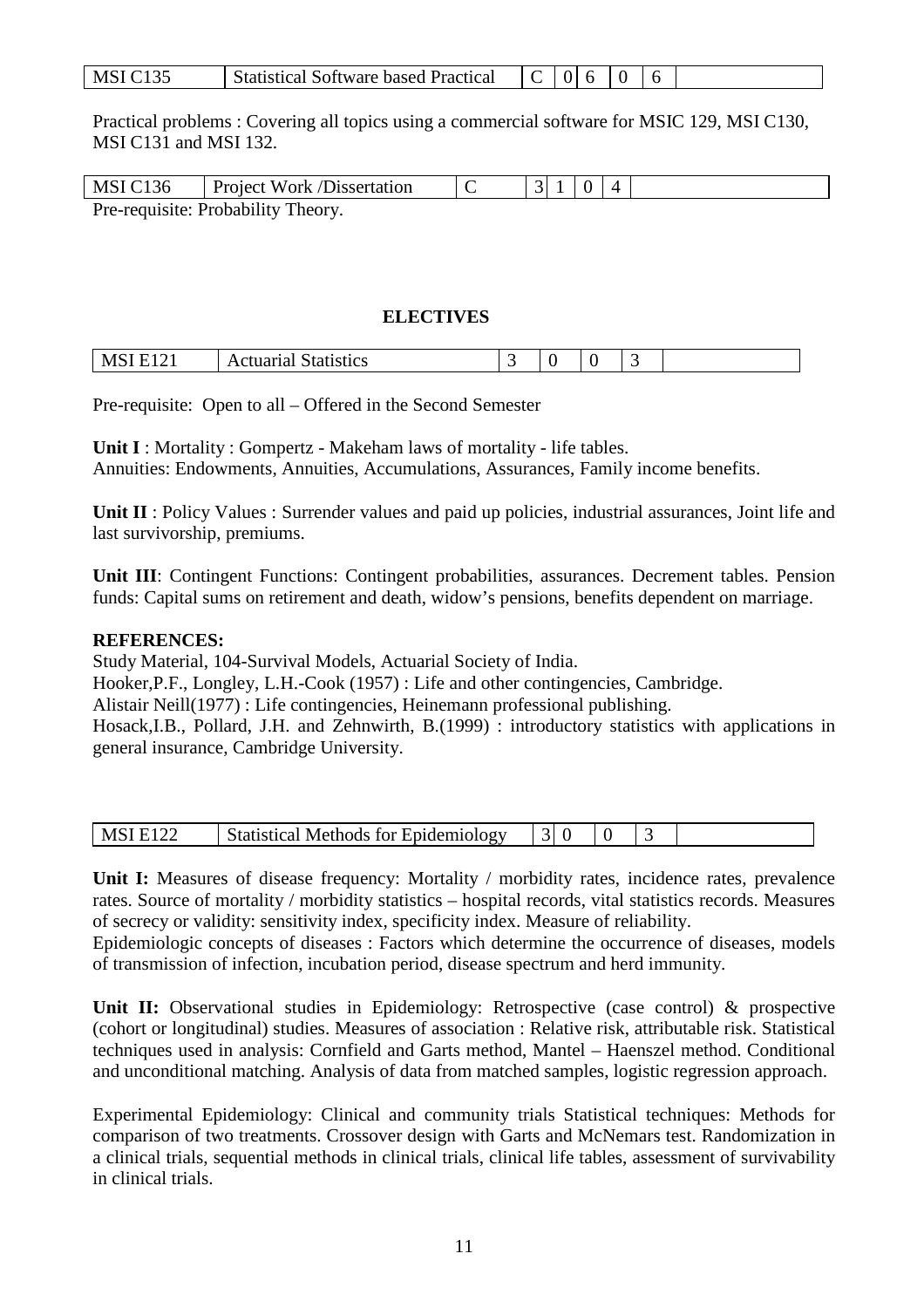**Unit III**: Mathematical modeling in Epidemiology: (deterministic and stochastic) simple epidemic model, generalized epidemic model, Read-Frost and Green-wood models, models for carrier borne and host vector diseases. Estimation of latent and infectious periods, geographical spread of the disease, simulation of an epidemic.

# **REFERENCES:**

Kahn, H.A., Sempose, C.T.(1989) : Statistical methods in Epidemiology, Oxford University press. Daley, D.J., Gani, J.(1999) : Epidemic modeling an introduction, Cambridge.

| 123<br>MSI E1 | <b>Stochastic Processes</b> |  |  |  |
|---------------|-----------------------------|--|--|--|

**Unit I** : Elements of Stochastic Processes – Definition and Examples – Classification of general Stochastic Processes – Markov Chains – Definition and Examples – Recurrent and Transient States, Peridiocity, Examples – One dimensional random walk.

**Unit II** : Basic Limit Thorem and applications – Irreducible Markov Chain, Basic Limit Theorem – examples – Stationary distribution of a Markov Chain – Illustrations.

**Unit III** – Continous time Markov Chains – Poisson Process – Marginal distribution of a Poisson process- Pure Birth Process – Marginal Distribution of a Pure Birth Process.

# **REFERENCES:**

J. Medhi, Stochastic Processes, 3rd Edition, New Age International, 2009.

S.M. Ross, Stochastic Processes, 2nd Edition, Wiley, 1996 (WSE Edition).

G. R. Grimmett and D. R. Stirzaker, Probability and Random Processes, 3rd Edition, Oxford University Press, 2001.

H.M. Taylor and S. Karlin, An Introduction to Stochastic Modeling, 3rd Edition, Academic Press, New York, 1998.

| --<br>erence<br>n<br>IV.<br>◥<br>,,,,,,,<br>тан<br>.<br>$\ddotsc$<br>**** |  |  |  |  |  |
|---------------------------------------------------------------------------|--|--|--|--|--|
|---------------------------------------------------------------------------|--|--|--|--|--|

**Unit I** : Rank tests for comparing two treatments, Wilcoxon ranksum tests, Asymptotic null distribution of Wilcoxon statistics, Siegel-Tukey and Smirnov tests, power of Wilcoxon rank, sum tests, Asymptotic power, comparison with students t-test, estimating the treatment effect.

**Unit II:** Block comparison for two treatments, sign test for paired comparisons, Wilcoxon signed rank test, a balanced design for paired comparisons, power of sign and Wilcoxon signed rank tests and their comparisons.

Comparison of more than two treatments, the Kruskal, Wallis test, 2 x t contingency table, comparing several treatments with a control, ranking several treatments.

**Unit III:** Randomised complete blocks, Friedman, Cochran, McNemar tests, Aligned ranks. Tests of randomness and independence, testing against, trend, testing for independence, zxt contingency tables.

# **REFERENCES :**

Lehmann, E.L.(1975) : Non parameteric: Statistical methods based on Ranks, McGraw Hill. Gibbons, J.D.(1971) : Non parametric Statistical inference, McGraw Hill. Hajek, J. and Sidak, Z.(1967) : The theory of rank tests, Academic press. Hollandar, M. and Wolfe, D.A.(1973) : Non parametric statistical methods, John Wiley. Walsh, J.F.(1962) : Handbook of non parametric statistics, Van Nostrand.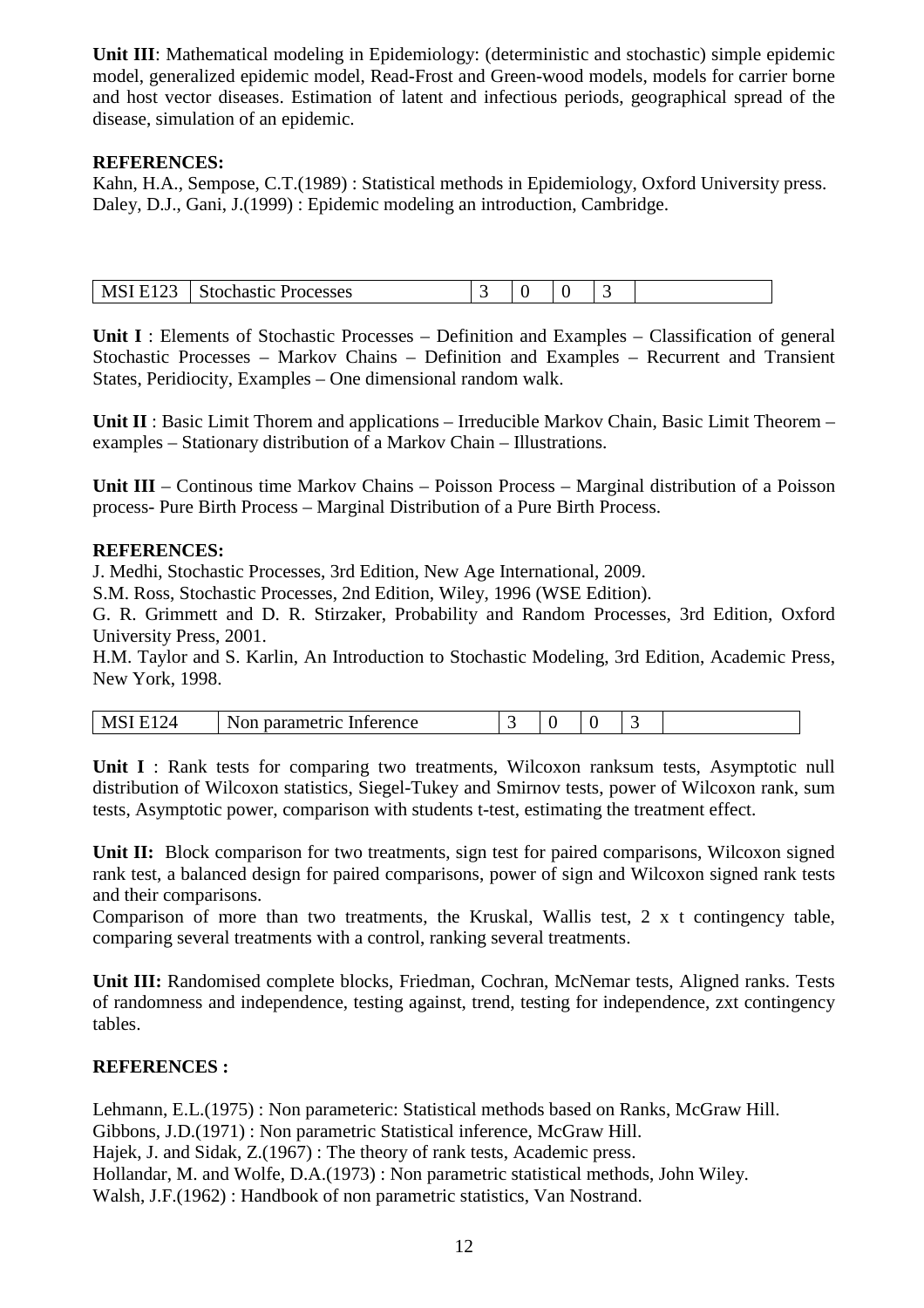Puri,M.L.(Ed.) (Bloomington1969)n (1972) : First international symposium on non parametric inference, Cambridge University press.

| $\sim$ $\sim$<br>$\sim$ $\sim$<br>.nıno<br>$-1$<br>IMI S<br>12.<br>v<br><u>.</u><br>. |  |  |  |  |  |
|---------------------------------------------------------------------------------------|--|--|--|--|--|
|---------------------------------------------------------------------------------------|--|--|--|--|--|

**Unit I**: Data types – Measures of similarity and dissimilarity - Hierarchical Clustering Methods – k-means and k-medoids clustering methods – Clustering Validity measures

**Unit II**: Fuzzy c-means – Fuzzy Clustering Validity Measures – Decision Trees – Building a decision tree – Tree induction algorithm – Splitting of nodes based on information gain and Gini index - Nearest Neighbor classifiers – kNN algorithm – Naïve Bayesian classifier

**Unit III**: Association rules mining – Basics – Apriori algorithm – Pruning and candidate generation – Rule mining.

#### **REFERENCES:**

Tan, T., Steinbach, M. and Kumar, V. (2006): Introduction to Data Mining, Pearson Education. Gupta, G.K. (2008): Introduction to Data Mining with case studies, Prentice – Hall of India Pvt. Ltd.

Daniel T. Larose (2006): Data Mining: Methods and Models, John Wiley and Sons.

Han, J. and Kamber, M. (2006): Data Mining: Concepts and Techniques, 2<sup>nd</sup> Edition, Morgan Kaufmann Publishers.

Paolo Gludici (2003): Applied Data Mining: Statistical Methods for Business and Industry, John Wiley and sons.

Rajan Chattamvelli (2009): Data Mining Methods, Narosa Publishing House, New Delhi.

| υл<br>w<br>$\sim$ $\sim$ $\sim$ $\sim$<br><b>TIPLE</b> | $\alpha$ ranca<br>erence<br>.<br>ман<br> |  |  |  |
|--------------------------------------------------------|------------------------------------------|--|--|--|

**Unit I** : Bayesian point estimation : as a prediction problem from posterior distribution. Bayes estimators for (i) absolute error loss (ii) squared error loss (iii) 0-1 loss. Generalization to convex loss functios. Evaluation of the estimate in terms of the posterior risk. theorem – prior and posterior distributions. Conjugate priors and Jeffrey's priors, examples.

**Unit II** : Bayesian interval estimation : Credible intervals. Highest posterior density regions. Interpretation of the confidence coefficient of an interval and its comparison with the interpretation of the confidence coefficient for a classical confidence interval.

Unit III : Bayesian testing of hypotheses : Specification of the appropirate form of the prior distribution for a Bayesian testing of hypothesis problem. Prior odd,s Posterior odds, Bayes factor for various types of testing hypothesis problems depending upon whether the null hypothesis and the alternative hypothesis are simple or composite.

#### **REFERENCES :**

Berger,J.O. : Statistical decision theory and Bayesian analysis, Springler Verlag. Robert, C.P. and Casella, G.Monte Carlo : Statistical methods, Springer Verlag. Leonard, T. and Hsu, J.S.J. : Bayesian methods, Cambridge University press. Degroot, M.H. : Optimal statistical decisions, McGraw Hill. Bernando, J.M. and Smith, A.F.M. : Baysian theory, John Wiley and sons. Robert, C.P. : The Bayesian choice : A decision theoretic motivation, Springer.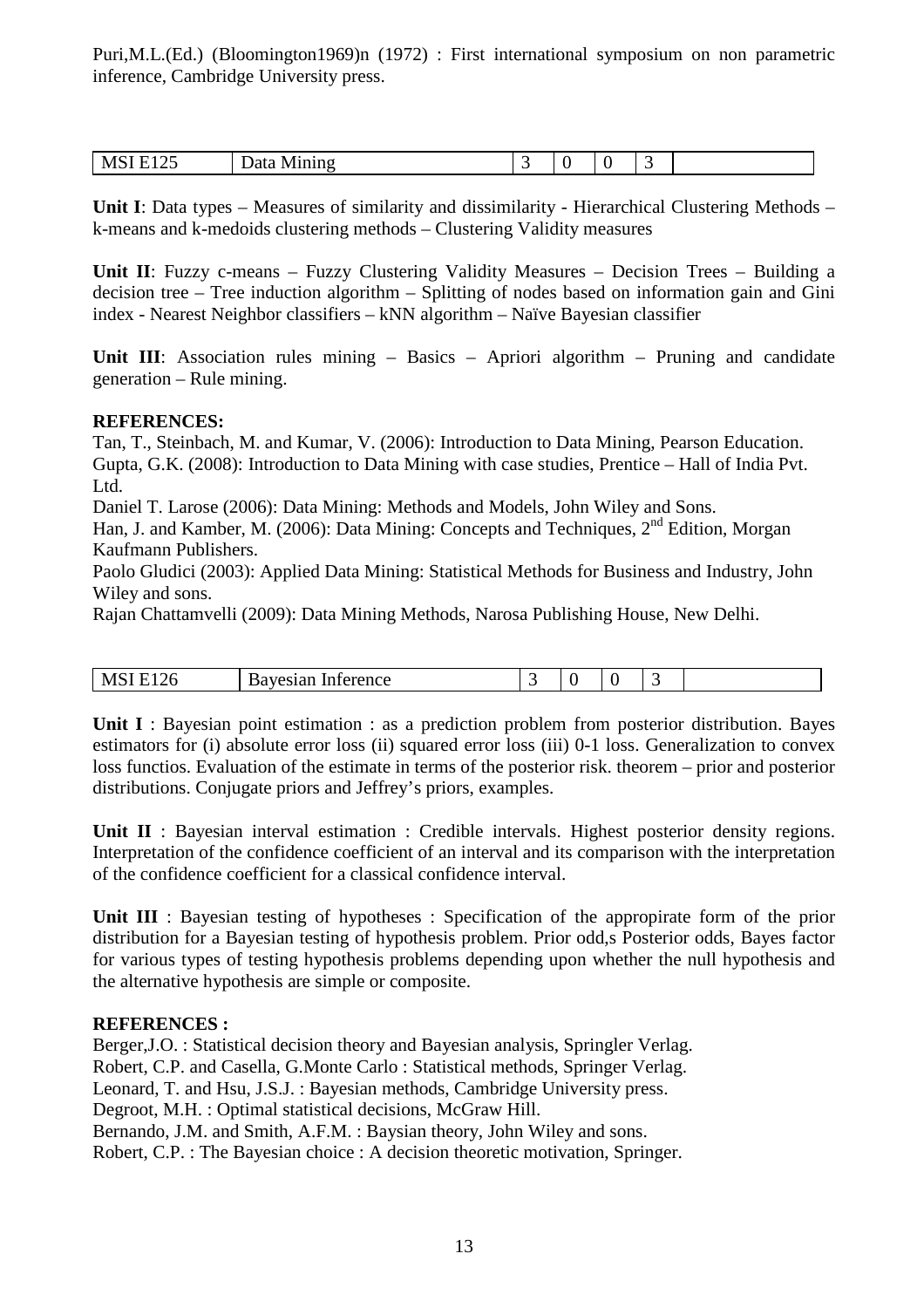| <b>MSI E127</b><br>Reliability<br>Theory<br>TATAT |  |  |
|---------------------------------------------------|--|--|
|---------------------------------------------------|--|--|

**Unit I**: Introduction to Reliability concepts, Quality and Reliability, Reliability Modeling, Life testing and Reliability, Reliability data, Likelihood Principle, Censoring Concepts, Bathtub Curves, Mean Time to Failure, Mean Time between Failures

**Unit II**: Statistical Inference, Discrete Failure Time Models and Inferences, Continuous Failure Time Models and Inferences- Exponential, Weibull, Gamma, Lognormal, Logistic and Beta **Distributions** 

**Unit III**: Reliability Plotting, Reliability Testing, Reliability Prediction, Concept of Software Reliability.

# **REFERENCES:**

Muralidharan,K. and Syamsundar,A.(2012): Statistical Methods for Quality, Reliability and Maintainability, PHI Learning Pvt. Limited.

Miller,R.G.(1981) : Survival analysis, John Wiley.

| MSI E128 | <b>Survival Analysis</b> |  |  |  |
|----------|--------------------------|--|--|--|

# **Pre-requisite: Probability Theory.**

**Unit I**: Introduction to Survival concepts, Survival functions and hazard rates, concepts of Type I, Type II, Random and other types of censoring, likelihood in these cases.

**Unit II**: Life distributions-Exponential Weibull, Gamma, Lognormal, Pareto, Linear failure rate, estimation / testing under censoring setup. Life tables, failure rate, mean residual life and their elementary properties.

**Unit III**: Estimation of survival functions-actuarial estimator, Product– limit (Kaplan-Meier) estimator, properties. Cox proportional hazards regression models with one and several covariates, exponential, Weibull, lognormal regression.

#### **REFERENCES:**

Miller,R.G.(1981) : Survival analysis, John Wiley.

Collet, D.(1984) : Statistical analysis of life time data.

Despande,J.V., Gore, A.P. and Shanbhogue, A.(1995) : Statistical analysis of non normal data, John Wiley.

Cox, D.R. and Oakes, D.(1984) : Analysis of survival data, Chapman & Hall, New York.

Gross, A.J. and Clark, V.A.(1975) : Survival distribution: Reliability applications in the Biomedical sciences, John Wiley and Sons.

Elandt-Johnson,R.E. Johnson, N.L. : Survival models and data analysis, John Wiley & sons.

Kalbfleish, J.D. and Prentice R.L.(1980) : The statistical analysis of failure time data, John Wiley.

| D.<br>20<br>MS.<br>01100<br>K.<br>''Stics'<br>ں د ب<br>I ( ) –<br>этаг<br>. | . |  |  |  |  |  |  |  |
|-----------------------------------------------------------------------------|---|--|--|--|--|--|--|--|
|-----------------------------------------------------------------------------|---|--|--|--|--|--|--|--|

**Unit I**: Frequency distribution - Diagrammatic representation - Measures of Central tendency - Dispersion - Probability - Probability distribution - Binomial, Poisson & Normal Distribution.